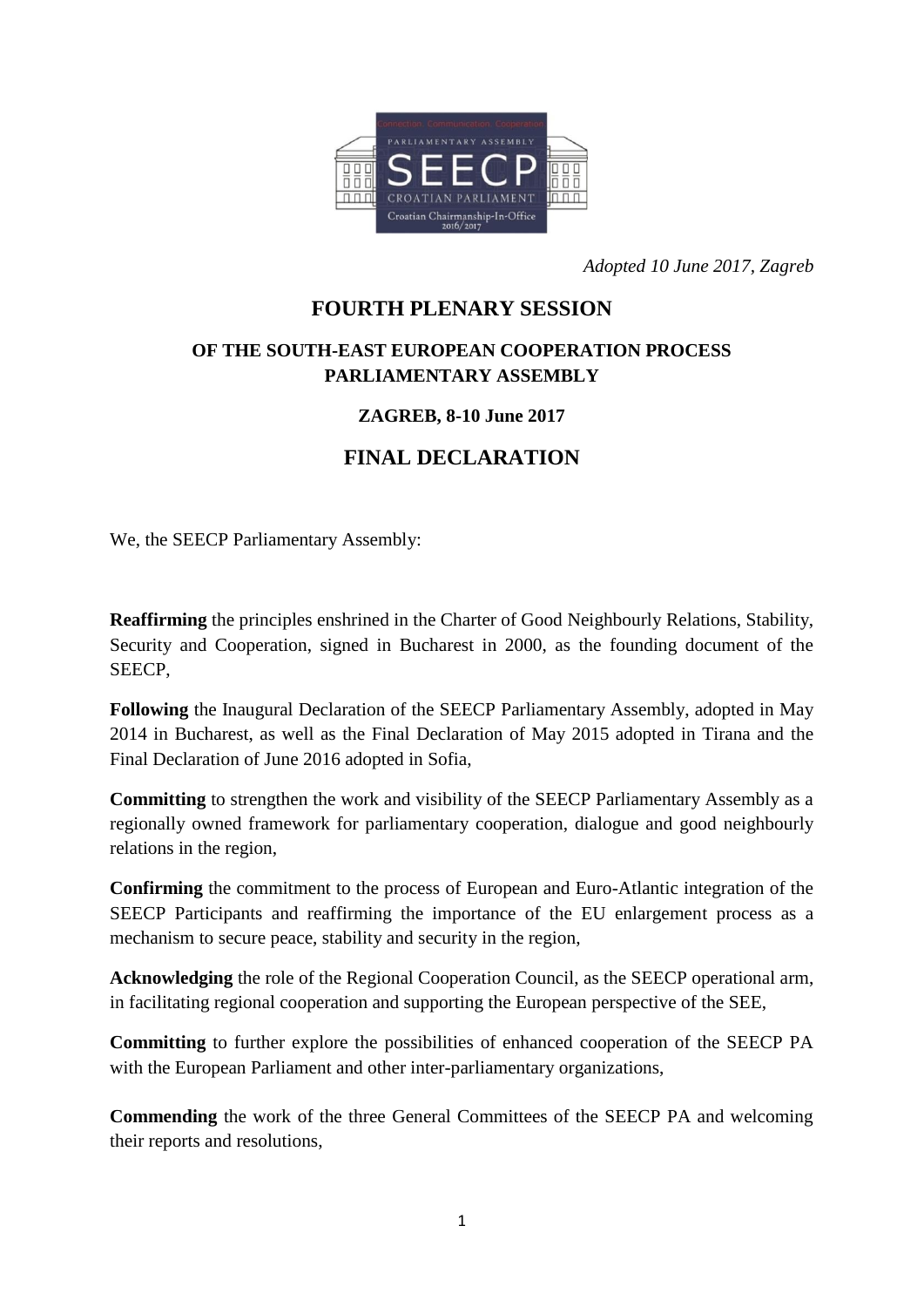**Expressing** concern about the escalation of terrorism and violent extremism which continue to represent considerable risks to security and stability in Europe,

**Recognising** the need to enhance cooperation between the SEECP Participants in order to most effectively tackle the problem of irregular migration,

Have agreed to:

- 1. Reaffirm the outstanding role of the SEECP and the SEECP Parliamentary Assembly in enhancing stability and prosperity in the region of South-East Europe;
- 2. Increase open and direct communication between the parliaments of the participants of the SEECP PA in order to further develop positive environment for shared progress;
- 3. Continue strengthening of good neighbourly relations and cooperation in South-East Europe with the aim of transforming the region into an area of democratic institutional consolidation, economic growth and increased welfare;
- 4. Underline that the perspective of EU membership continues to be the main reform, stability and security factor in the region and that the EU enlargement process represents an irreplaceable tool to strengthen the commitment to EU integration of the SEECP Participants which are on their path towards EU membership;
- 5. Confirm that the enlargement policy of the EU continues to deliver results and proves to be beneficial both for the EU and the SEE region, as it significantly contributes to the European peace, security, stability and prosperity;
- 6. Continuously support EU candidates and potential candidates in their efforts regarding the rule of law, fundamental rights, public administration reforms, good economic governance and regional cooperation;
- 7. Further invest efforts in developing proactive cooperation with the European Parliament and other relevant international and inter-parliamentary organisations in order to enhance visibility and overall effectiveness of the SEECP PA;
- 8. Reaffirm the importance of fighting corruption and organised crime and call on SEECP parliaments to further promote efficient and unbiased investigations and independent judiciary in that area;
- 9. Strongly condemn terrorism in all its manifestations and decide to invest our best efforts in building a sustainable network for cooperation and information sharing in order to efficiently combat threats of terrorism and radicalisation in the region;